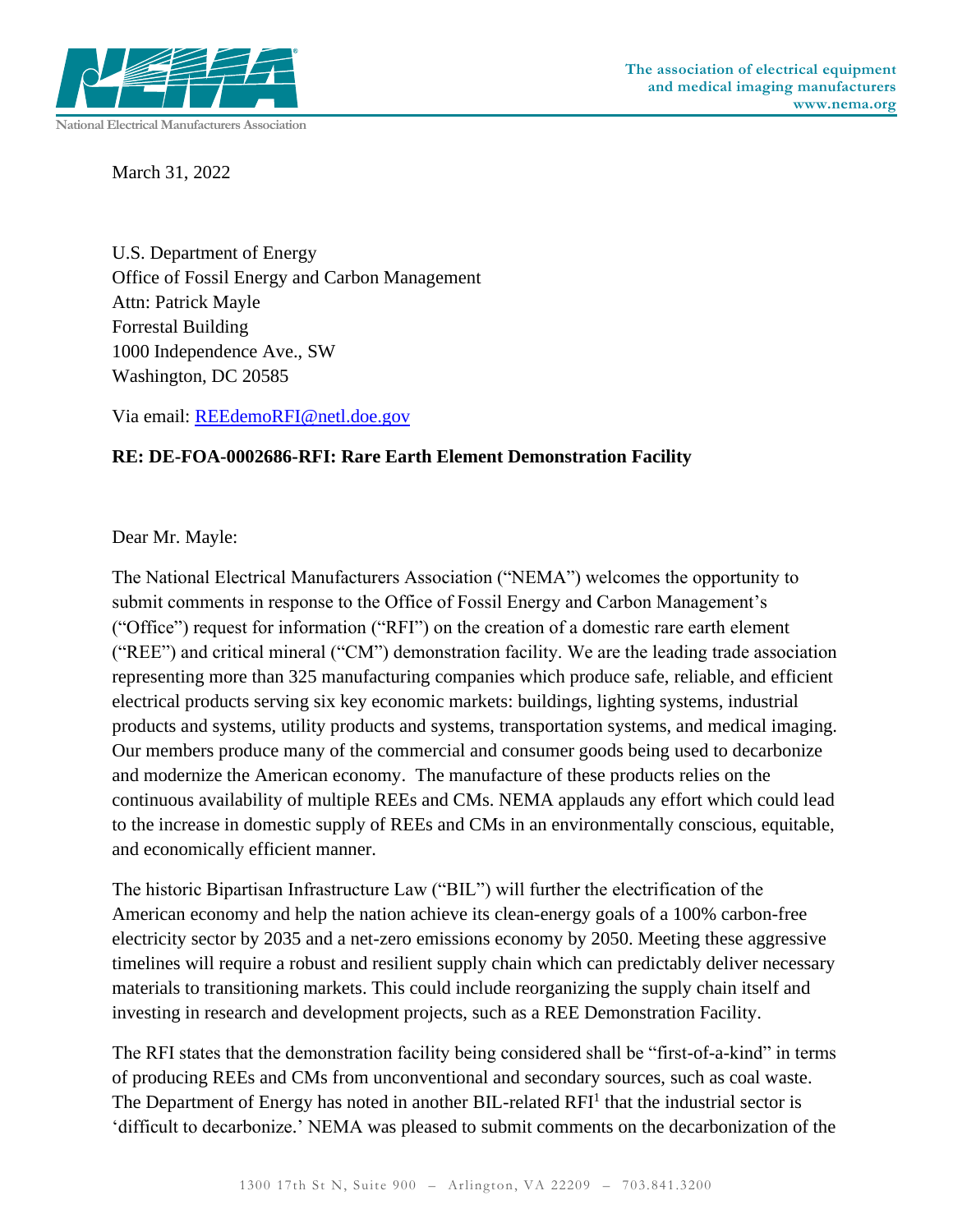industrial sector. <sup>2</sup>This charge translates into an opportunity for America to showcase the best it has to offer in creating such a facility; the structure itself should be a model of how the convergence of modern technology and building design can achieve decarbonization goals practically and to scale.

In addition to the important goal of demonstrating the production of REE materials critical to the supply chain, NEMA encourages the Office to prioritize and incorporate technologies in the facility which can further other decarbonization policy outcomes. This includes but is not limited to the adoption of digitally controlled and automated processing systems; the digital integration of lighting, lighting controls, fire suppression, industrial controls, and other automated systems to create an energy-saving and efficient "smart" facility; and the modernization of the transmission and distribution elements of the power grid to supply clean energy needed for the facility. A wholistic technical approach in the creation of a modern and connected facility could attract continued investment to this project once BIL-funding expires.

Furthermore, NEMA feels the Office should consider how this BIL investment can address and expand the country's capacity for *processing* of REEs and CMs, in addition to their extraction from secondary and unconventional sources. Ascertaining practical and economic ways to increase domestic REE and CM sourcing is important for national security, environmental, supply chain resiliency, and other purposes. However, these policy goals are set back if converting those elements into usable materials for manufacturing requires foreign processing.

As an example, neodymium ore is a REE with abundant domestic sources throughout the United States. Byproducts of neodymium are used heavily in the production of magnets, which are then found in numerous applications, including motors for wind turbines, drive motors for hybrid and electric vehicles, battery storage, LED lighting sources, medical imaging equipment, as well as for defense industry purposes. Generally, the environmentally degrading and toxic side effects of processing make local acceptance socially, economically, and politically undesirable. Developing a modern facility that can also spotlight and prove these processes will encourage magnet producers and other REE/CM refiners to open American-based facilities.

As noted in the RFI's background, a vast majority (more than 80%) of the nation's REEs are imported. For context, China extracts roughly  $65\%$  of REEs but processes about  $85\%$ .<sup>3</sup> In practice, this supply chain imbalance and overreliance on foreign sourcing for these raw and processed materials means America's decarbonization goals are extremely vulnerable to geopolitical motivations and logistical variables. Access to domestically produced REEs and CMs would provide greater resilience to supply chains which incorporate these products. It would also reduce the added site-to-source greenhouse gas and carbon emissions created by an extended supply chain. Developing more modern and clean production and processing facilities, especially those capable to scale commercial demands, will reduce harmful side effects and make these chains less prone to disruption, certainty which is needed to attract capital investment.